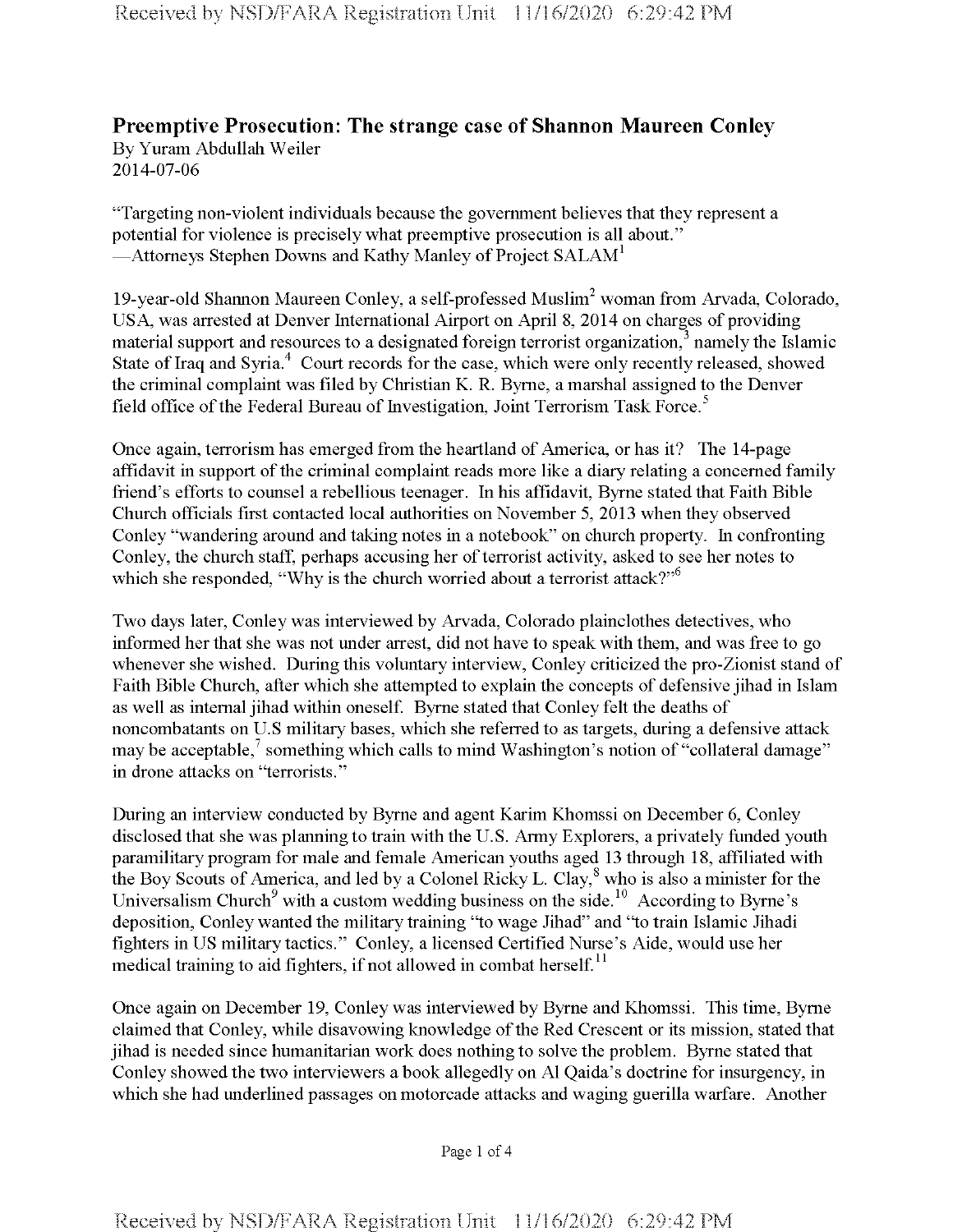interview followed on January 15, 2014 during which Conley reportedly stated that she was going to Iraq to "make contact with a friend of a friend of one of her travel companions," so she could find a camp for jihadist training. However, Conley said she did not know the name or location of the contact in Iraq. $^{12}$ 

Additional interviews with the same two agents followed on February 4 and 11, and March 18, during which, after being asked if she would like to go to Syria, she claimed to know an ISIL member as well as a "sister" married to one. Later on March 27, agents Khomssi and Gamal Abdel-Hafiz met with Conley and, according to Byrne, attempted "to dissuade Conley from violent criminal activity and give her the opportunity to turn away from her intention to participate in supporting terrorist activities,<sup>313</sup> an essential step for entrapment to hold legally.

Agents Byrne and Khommsi interviewed Conley on April 4 for what appeared to be the last time before her arrest at Denver International Airport on April 8. During the interview, Byrne stated that Conley now claimed the ISIS fighter she knew was her suitor and that she was aware that ISIL and ISIS were one in the same organization, The Islamic State ofIraq and A1 Sham. She also stated that she knew this organization was on the U.S. list of designated foreign terrorist organizations. Byrne stated that Conley told them she planned to be the suitor's wife and the camp nurse, but would engage in actual combat if needed.<sup>14</sup>

Conley's father, John, was also interviewed on numerous occasions and claimed that he was aware his daughter had converted to Islam, but did not know her views "were far more extreme than he had previously thought." It was Conley's father who reported to Byrne on April 4 that he had found a one-way ticket for her to travel from Denver, Colorado to Adana, Turkey. The tickets had been reportedly purchased by Conley, who was due to depart for Istanbul on April 8, and scheduled to arrive in Adana on April 10 to meet her suitor, supposedly a Tunisian national,<sup>15</sup> but possibly an FBI informant posing as an ISIL member.

Conley's arrest is not surprising, as the U.S. has a long history of periodic purges against contrived evil threats to its national security. In the twentieth century alone, numerous cases of mass arrests and deportations occurred; each one involved a suspension of citizens' rights under the U.S. constitution and was justified by some "clear and present danger" threatening the American Homeland. The "Red Scare" following the Russian Revolution of 1917 resulted in substantial abridgement of civil liberties and culminated in the infamous Palmer Raids during which up to 10,000 people suspected of disloyalty to the U.S. were arrested in thirty-three cities and hundreds were deported. These gross violations of constitutional rights found disturbingly widespread support among the American public.<sup>16</sup>

The next wholesale violation ofrights came when the Hearst newspaper chain initiated a fear campaign by alleging communist radicals were infiltrating schools and colleges. By 1938, the House Un-American Activities Committee had begun its nefarious inquisition, spreading fear and ruining lives over its lifespan of forty years,<sup>17</sup> while U.S. propaganda portrayed the Soviet Union as a cancerous communist colossus hell-bent on spreading its spies and agents inside America. By executive order, President Harry Truman established a loyalty program, which mushroomed into a network of over 109,000 informants, one ofwhom was the former Warner

Page 2 of 4

**Received by NSD/FARA Registration Unit 11/16/2020 6:29:42 PM**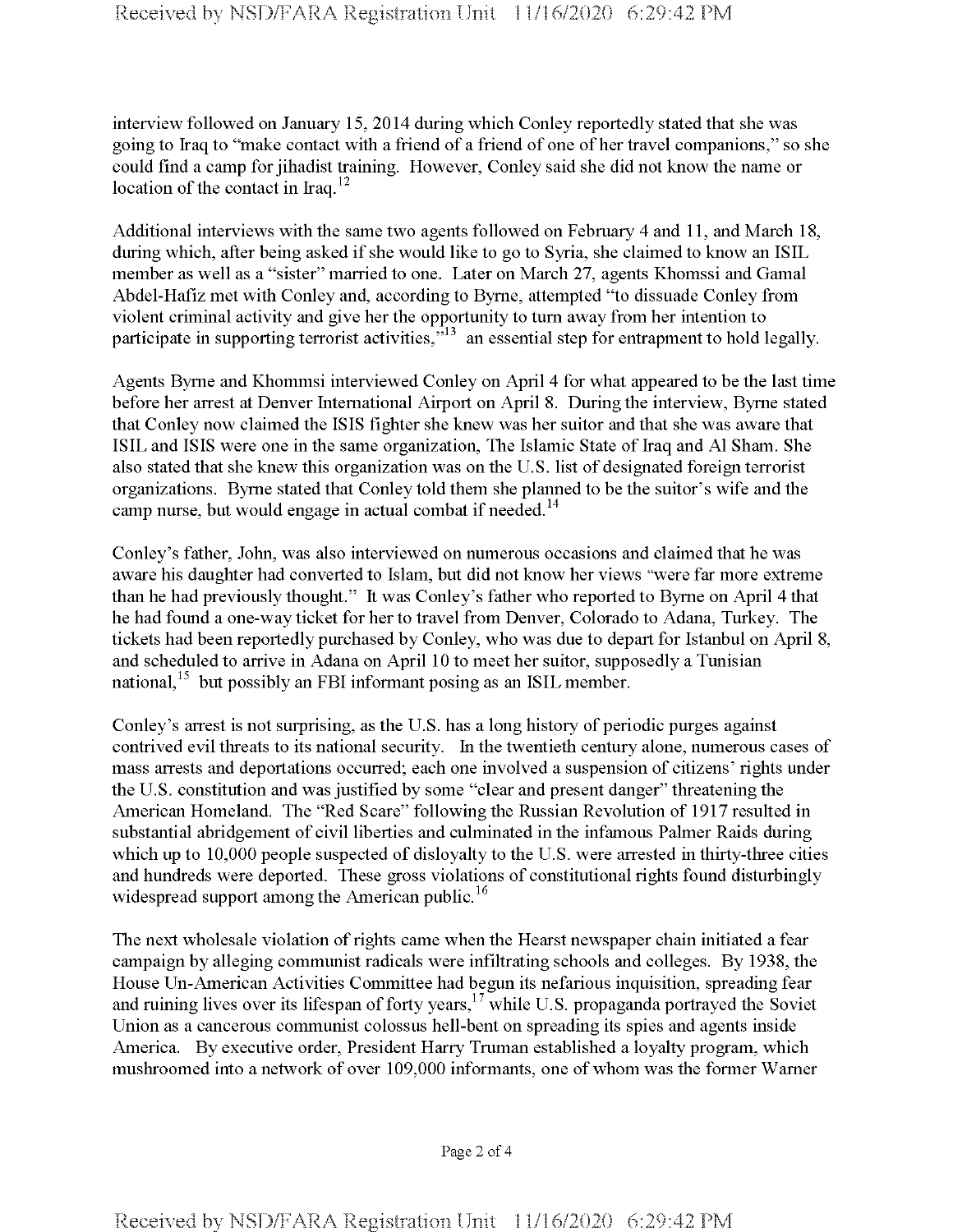Brothers Studios actor, Ronald Reagan. Within a three-year period, 2 million federal employees were investigated, and some  $2,700$  lost their jobs.<sup>18</sup>

The U.S. sank to a new moral low during World War II when President Franklin Delano Roosevelt signed Executive Order no. 9066, forcing the removal by February 1942 of 120,000 west coast residents of Japanese descent, of whom 80,000 were U.S citizens, to evacuation centers in the interior.<sup>19</sup> These so-called "reception centers" were really concentration camps surrounded by barbed wire, machine guns and military police.<sup>20</sup> One man, Governor Ralph Carr of Colorado, dared to inveigh against the massive mistreatment of Japanese Americans and, as a result, was smeared as a "Jap lover," and lost his political career.<sup>21</sup>  $\cdot$ "As the only western governor to oppose the violation of the constitutional rights of the Japanese American, I aroused much criticism," he remarked years later. $^{22}$ 

Arriving on the American political scene after WWII was the Junior Senator from Wisconsin, Joseph McCarthy, whose infamous communist witch hunts put the word "McCarthyism" in the English dictionary. Backed by militant anticommunist ideologues across the political spectrum from Francis Cardinal Spellman to Joseph P. Kennedy, McCarthy oversaw a reign of terror in America from 1946 until 1955.<sup>23</sup> As chairman of the powerful Senate Permanent Subcommittee on Investigations from 1953 to 1955, McCarthy held 117 investigative hearings, accusing numerous witnesses-over 600 testified in 1953 alone-blacklisting them for alleged communist sympathies and ruining their careers by intimidation and innuendo.<sup>24</sup>

At the time of the Japanese internment during World War II, Albuquerque, NM mayor Clyde Tingley summed up the sentiments of most Americans. "This is no place for Japanese to be running loose," he said, "I don't trust any of them since Pearl Harbor."<sup>25</sup> Exchange "Muslims" for "Japanese" and "9/11" for "Pearl Harbor" and the resulting statement accurately captures the mood of most Americans today. The present day disciples of McCarthy have merely replaced "Socialists" and "Communism" with "Muslims" and "Islam" as their ideological targets.

An example of preemptive prosecution and entrapment, the Conley case is not unique, as a report by the Support and Legal Advocacy for Muslims (SALAM) stated, "The vast majority of arrests in the war on terror have consisted of the FBI foiling its own entrapment plots.<sup> $26$ </sup> Like the communist-baiters in McCarthy's time, today's Islamophobes are full of long-winded charges, but short on hard evidence of terrorist activity. But unlike Conley's case, no charges result when one oftheir own is involved, as was former Pentagon inspector general Joseph E. Schmitz, who arranged to send "rebels" in Syria 70,000 AK-47s and 20 million rounds of ammunition.<sup>27</sup>

After all, if we are to believe agent Byrne's testimony, Conley had done nothing but buy a plane ticket to Turkey and utter some ill-advised words. In contrast, President Obama wants to send \$500 million to support the "moderate Syrian rebels"<sup>28</sup> who share a common goal of regime change with Conley's alleged ISIL suitor. And we are supposed to believe that Islam and Muslims are not being targeted?

## **Endnotes**

Page 3 of 4

<sup>1</sup> Stephen Downs , and Kathy Manley, *Inventing Terrorists: The Lawfare of Preemptive Prosecution* (Albany, NY: Project SALAM and National Coalition to Protect Civil Freedoms, 2014), 4-5, accessed July 5, 2014,